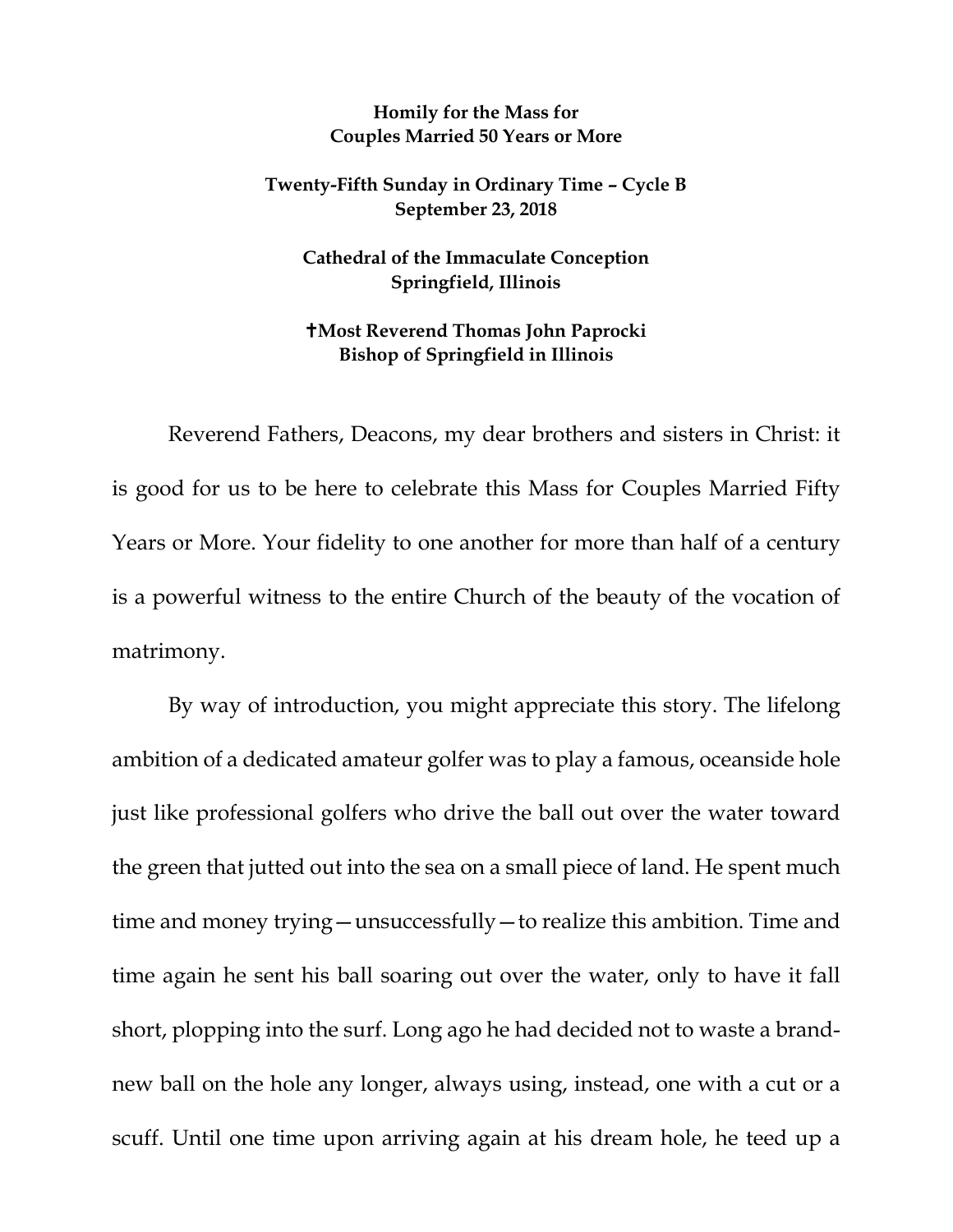battered old ball and whispered a fervent prayer. Just before he hit, a booming voice from the heavens said; "Wait! Replace that old ball with a brand new one." While he was uncertain, the man did it, encouraged that the Lord seemed to be implying that his long-deferred ambition was finally going to be fulfilled. As he addressed the ball, the voice came again: "Wait! Step back. Take a practice swing." He took his typical practice swing. The voice boomed yet again: "Take another practice swing." He did. After a dramatic pause, the voice spoke again: "Put the old ball back!"

While the voice of the supposed "God" in this humorous story might appear to be somewhat heartless in deflating the golfer's ambition, it gives us insight into what our Lord might have been feeling in the Gospel passage we heard just a few moments ago. In today's Gospel, it is quite evident that our Lord is not amused with the ambition displayed by his disciples in the slightest. In fact, His rebuke is immediate and stern. He makes it clear that their soaring dream of honor needs to be brought down to earth; and fast.

My dear brothers and sisters in Christ, it seems that the disciples may have missed the point that following our Lord inevitably involves both suffering and service, which ultimately leaves no room for pretension or selfpromotion. In light of this realization, the question that we must ask ourselves is: Do we truly understand what being disciples of our Lord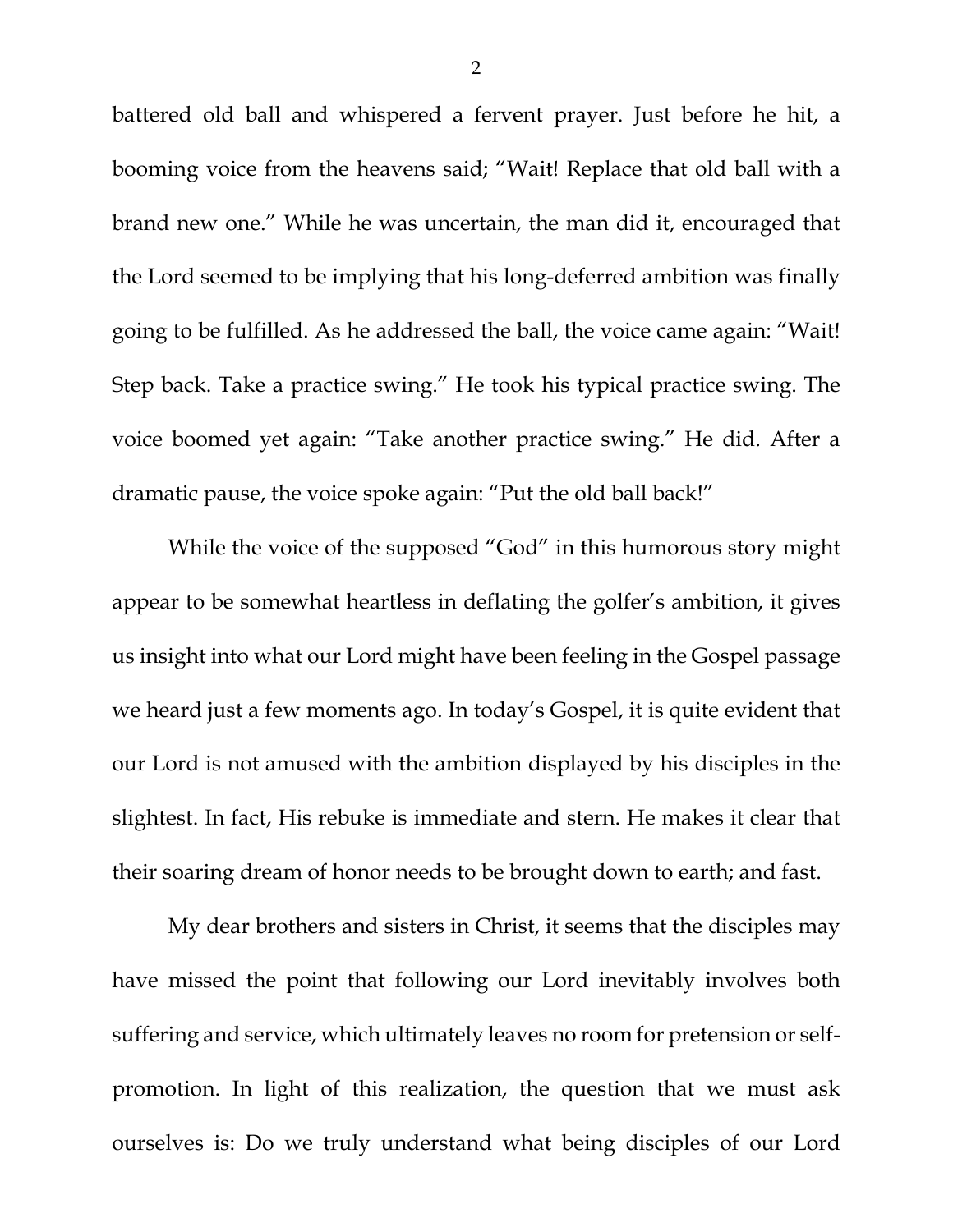demands of us? Or do we, like the disciples in today's reading, get distracted by worldly honors rather than focusing on the eternal honor of everlasting life?

Those of us who are gathered here today need to look no further than the couples in our midst who have been married fifty or more years for an example of the sort of self-sacrifice for the good of others to which our Lord calls us as His disciples. Throughout the half of a century or more that these husbands and wives have been married, time and again they have been called to set aside their own personal interests for the sake of their spouse as well as their family. In doing so, they have also learned to serve those around them as well.

Following up on our Fourth Diocesan Synod that was held last year on the theme of discipleship and stewardship, I recently published my third pastoral letter, *Ars vivendi et moriendi in Dei gratia*, Latin for, *The Art of Living and Dying in God's Grace*. In one portion of the pastoral letter, I reflect on marriage and family life as one of the key aspects in the traditional Catholic approach to the art of living and dying in God's grace, as described by Saint Robert Bellarmine in his book, *The Art of Dying Well*. In this work, Saint Robert Bellarmine does not give much attention to the physical circumstances surrounding one's death, but rather, he emphasizes the moral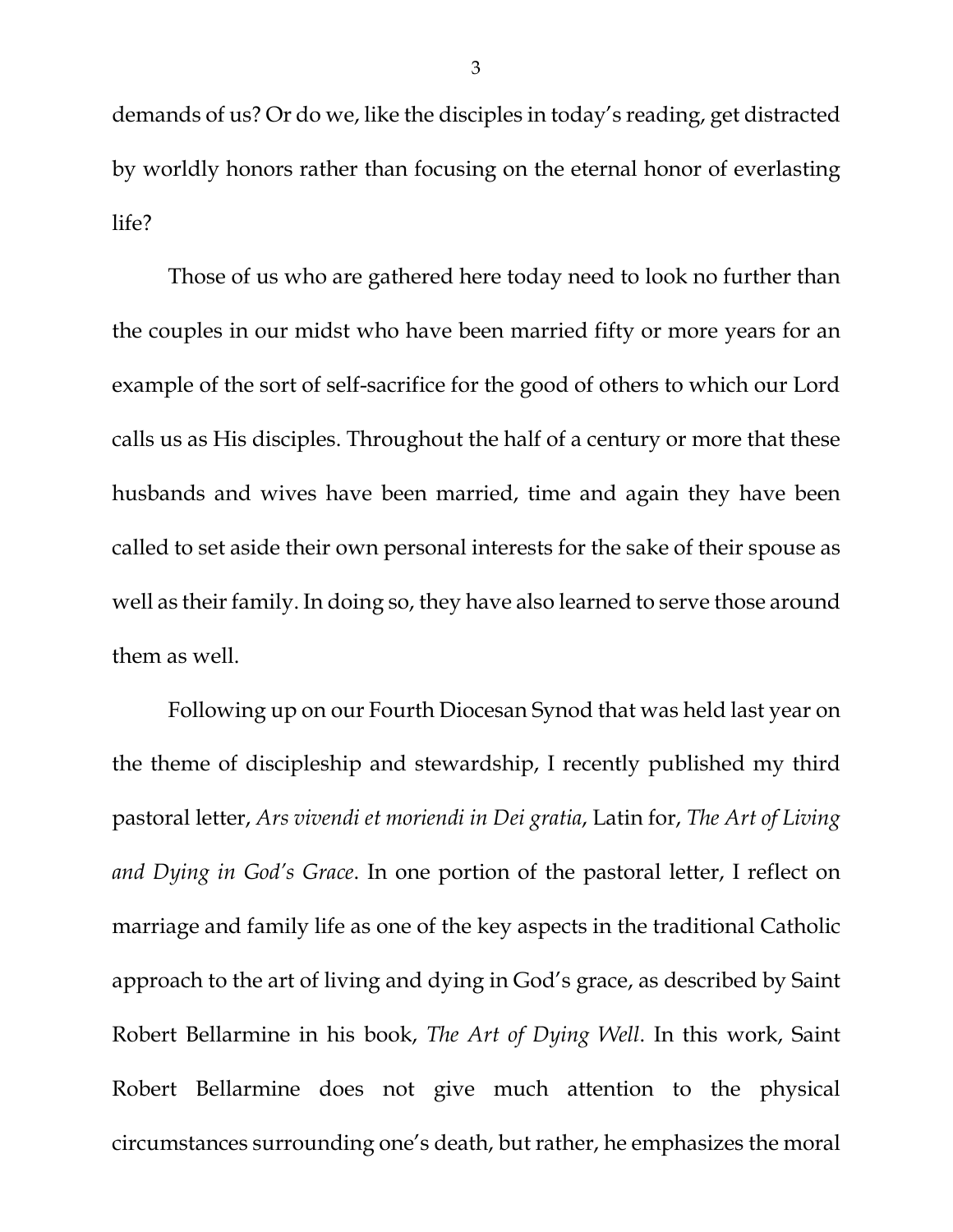condition of a person's soul at the moment of death. This can be seen in the seventeen rules that Saint Robert Bellarmine says are to be observed in the art of dying well.

Most fitting for our celebration today, one of the seventeen rules emphasizes the importance of loving one's spouse and children as an integral part of the life of the faithful. More specifically, he says that there are "three blessings arising from Matrimony, if it is used well: children, fidelity, and the grace of the sacrament."[1](#page-4-0) These blessings will help one to live well so as to die well.

The sessions of our Diocesan Synod took place over a period of several months, and in between sessions a parishioner asked to see me. He said that he was happy that we were holding a synod on discipleship since he had been striving for years to become a more dedicated follower of the Lord. He told me of an insight he had as a result of dealing with some marital problems several years ago. He said that as he tried to figure out what was going wrong with their marriage, he came to the conclusion that he "loved his wife too much." Now, if you are scratching your head as I was, wondering how he could love his wife too much, he explained it this way: he said that he realized that he loved his wife more than God; in fact, he said she was his goddess. The problem with making your spouse a god or

4